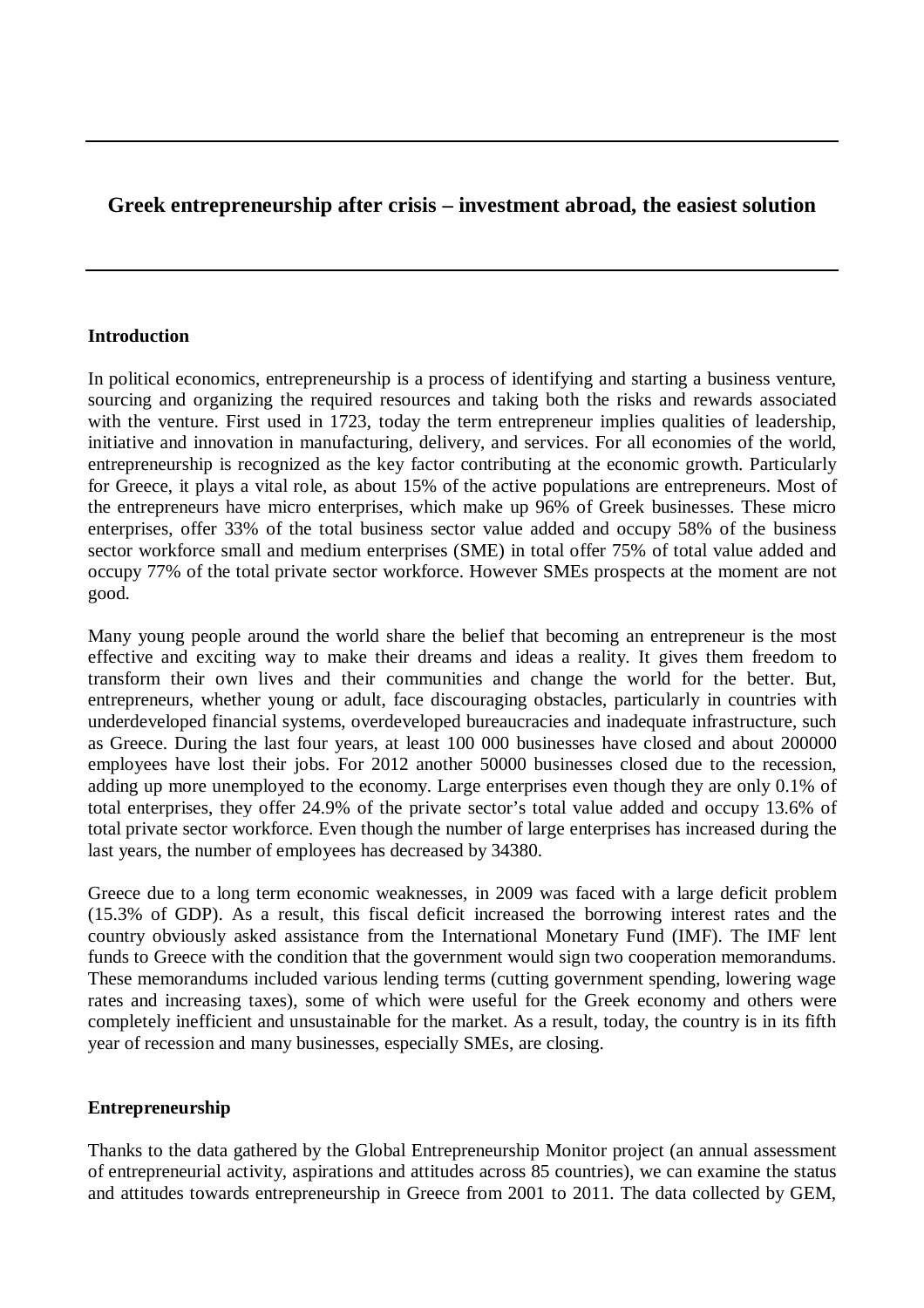was harmonized so as to facilitate cross-national comparisons. In order to make comparisons and understand the impact of the economic crisis in Greece, GEM presented the Greek data along with the data for six other European countries such as, Portugal, Spain, France, Sweden, Germany and the United Kingdom. Particularly, GEM, analyzed five main indicators: the Established Business Ownership Rate, the Total early-stage Entrepreneurial Activity, the Necessity-Driven Entrepreneurial Activity, the Entrepreneurial Intention and the Fear of Failure Rate.

The outcome of this survey demonstrated that, Greece has the highest rate of established business owners from the seven countries compared. The percentage of business owners has increased from about 6.5% of the population on 2004 to almost 15.8% on 2011. Greece has the highest mean value of established business ownership for the 11 year period. Moreover, the total early-stage entrepreneurial activity (the percentage of 18-64 population, who are either a nascent entrepreneur or owner-manager of a new business) in Greece ranges from 6.8% on 2003, to 10% on 2008 and back to 8% on 2010. Therefore, a decline in the percentage in early-stage entrepreneurial activity can be observed after 2008, which means after the economic crisis broke out. Furthermore, as indicated by GEM, from 2007 onwards, there has been a large increase in the necessity-driven entrepreneurial activity (the percentage of people who are involved in entrepreneurship, because they had no other option for work), from 10% on 2007 to 25% on 2011. As about the entrepreneurial intention (the parentage of 18-64 population, who intend to start a business within three years), we can observe that Greece has the largest mean value from the 7 countries examined (12.3%). The last indicator analyzed by GEM, was the fear of failure rate ( the percentage of 18-64 population with positive perceived opportunities about entrepreneurship, who indicate that fear of failure would prevent them from setting up a business). According to GEM, the fear of failure rate was quite high in all the sample countries, ranging from 22% to 54%, but the highest mean value of fear for the 11 year period (2001-2011), was recorded in Greece (47.7%), while the lowest in Sweden and Portugal (30.5%).

In accordance with a research made by OECD (Organization of Economic Cooperation and Development), most businesses in the seven European countries examined, are micro enterprises, meaning that they have less than 10 employees. The percentage of micro enterprises ranges from 83% in Germany to, to 96% in Greece. Small enterprises in Greece (10-49 employees) are around 3%, medium are 0.4% and large are only 0.1% of total enterprises. Moreover, micro enterprises in Greece offer 37.7% of total value added, while SMEs offer 75%. This percentage is the largest contribution of SMEs in the economy for the 7 countries. Large enterprises, even though they are only 0.1% of total enterprises, they offer 24.95 of the private sector's total value added. However this percentage is the lowest one from the 7 countries examined (the largest contribution of large enterprises is observed in the UK – 49%). As about the employment by size class (the number of employees that work in each size class), the smallest number of employees was recorded in Greece (2.6 million). Micro enterprises in Greece are responsible for the 58.2% of total private sector employment. This percentage is much higher than all other countries and highlights the importance of micro enterprises in the economy. Large enterprises in Greece occupy 13.6% of private sector workforce, which is the lowest percentage of the 7 countries. According to estimates of OECD and Eurostat, from 2006 to 2011, there has been an increase and decrease in the number of enterprises in Greece. For example during 2006 and 2007 there was an increase in the number of firms in the economy, from 2009 to 2011, there has been a large decrease in the total number of firms, due to massive closure of micro firms. However the number of large enterprises has increased from 2007 onwards. This situation has totally affected employment. Specifically, the number of employees working in the private sector from 2005 to 2011 has remained the same (2.4 million out of which 2 million worked in SMEs). On the other hand, in large firms, even though their number has increased from 2007 onwards, the number of employees occupied has decreased. From 2009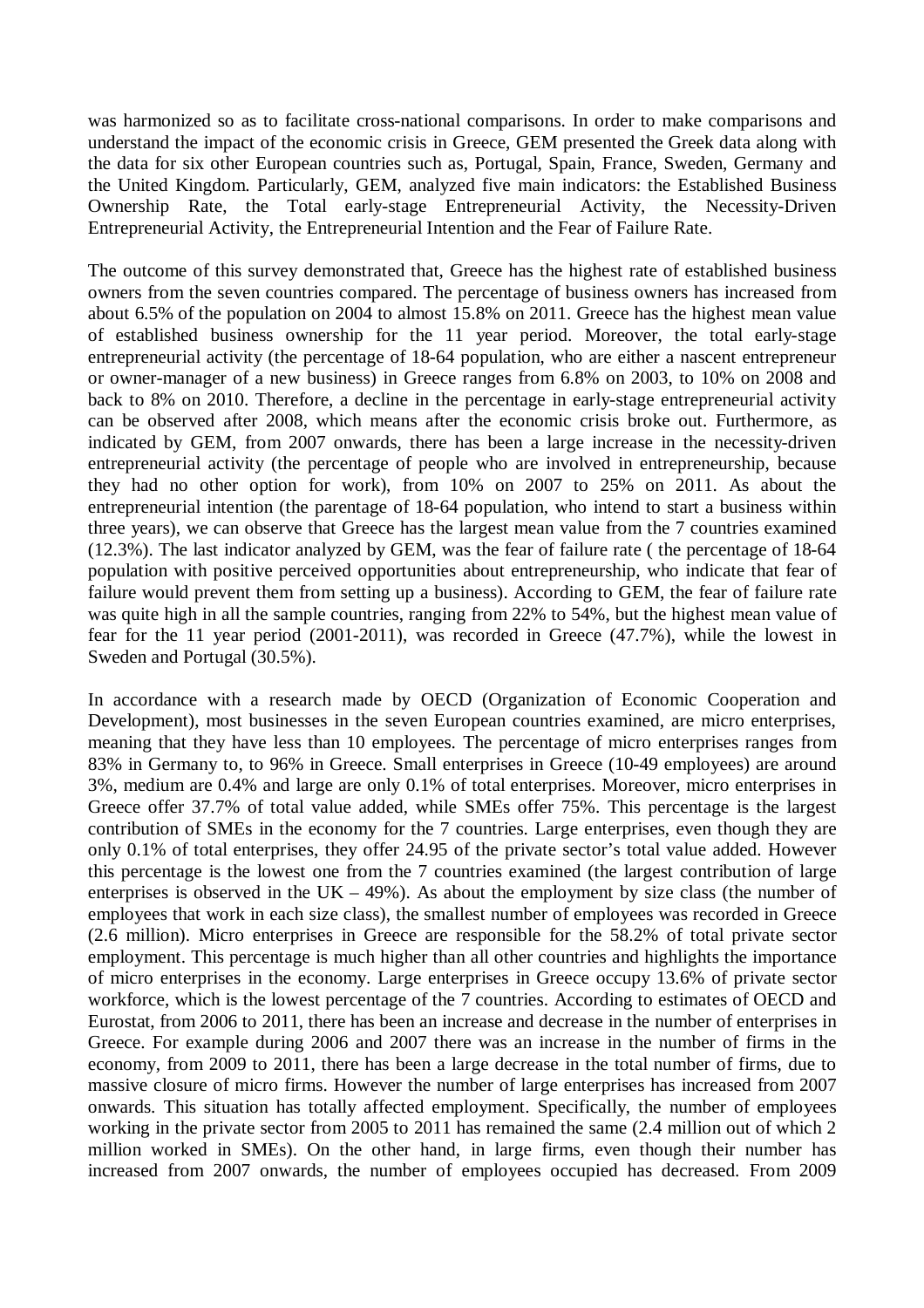onwards, there has been a continuous job losses in all business size classes (SMEs and large enterprises).

#### **Greek companies abroad**

#### *Balkans*

The Balkan Peninsula is culturally and economically a familiar region for Greek entrepreneurs who had successfully operated for centuries in the region in ancient times. Greek flourishing enterprise in the Balkans did last for more than two decades but it has been heavily affected by the Eurozone crisis. Greek investments of almost €15 billion in the Balkan markets resulted in a turnover of 80%. Today their value is estimated to be less than half.

Today Greek businessmen view the Balkans in a twofold way: first, not as a chance to expand their business but as a refuge to protect them from bankruptcy in Greece. It is estimated that 2000 companies of mid and small size have moved to the Balkans because of the favorable tax policy and the low operating costs. Second, some Greek companies, especially banks, have liquefied some of their assets in the Balkans in order to sustain their operation in Greece per se. Greek businessmen are active in the Balkans and in particular in the neighboring countries: Bulgaria, FYROM and Albania. In South-East Europe there are 5.000 Greek companies of which 2500 in Bulgaria. The fields of investment are banking, telecommunications, computing science, lottery, foods, drinks, retail trade, metals, building materials, construction, energy (electricity and petroleum), textile industry, tobacco industry and so on.

Bulgaria is an attractive market because of its low tax rate (10%), low labor cost (monthly salary of  $\epsilon$ 300) and operating expenses (commercial property renting wages between  $\epsilon$ 200 and 400). In FYROM there are more than 200 Greek companies of which 30 have invested more than €800 million with 20.000 employees. In Albania there are 400 Greek companies but more than 1000 companies in the country are associated with Greek funds. Greek investments in Albania mount to €500 million, i.e. more than a third of foreign investments in the country.

### *MENA*

Today with the current economic crisis looming over Greek economy, the Middle East looks quite appealing to Greek entrepreneurs. Thus it is not surprising that contacts between Greek and MENA companies have multiplied since 2009 and there seems to be more opportunities for further collaboration. Taking into account that this region is the nearest to Greece after the Balkans and Europe, with some countries sharing maritime borders with Greece (Egypt, Libya), it is plausible to think that much more needs to be done in order to increase exports further.

In this context neighboring Cyprus and Turkey play a major role in Greek efforts to expand economic collaboration with the Middle East, they have a strategic role as economic hubs, posing an interesting bridge between Greece and the Middle East. In the last two years more than 1000 companies have moved from Greece to Cyprus. However due to the huge impact of the Eurozone crisis, Cyprus has suffered a major recession and the future for Greek companies there is bleak. In neighboring Turkey taxation is 2% of the profits for the first eight years. As a result many Greek companies have decided to move their base to Turkey whilst some others are in the process of doing so. Greek investments in Turkey are \$6 billion and Greece is amongst the top five foreign investors in Turkey in the last five years. Turkey absorbs more than 4% of total Greek exports. There are 500 Greek companies operating interests in various sectors such as banking, food, energy, etc. Approximately 250 companies based in the outskirts of Istanbul. Many of these are inactive and are only recorded in the registers of the Chambers; about 60 are considered the most important.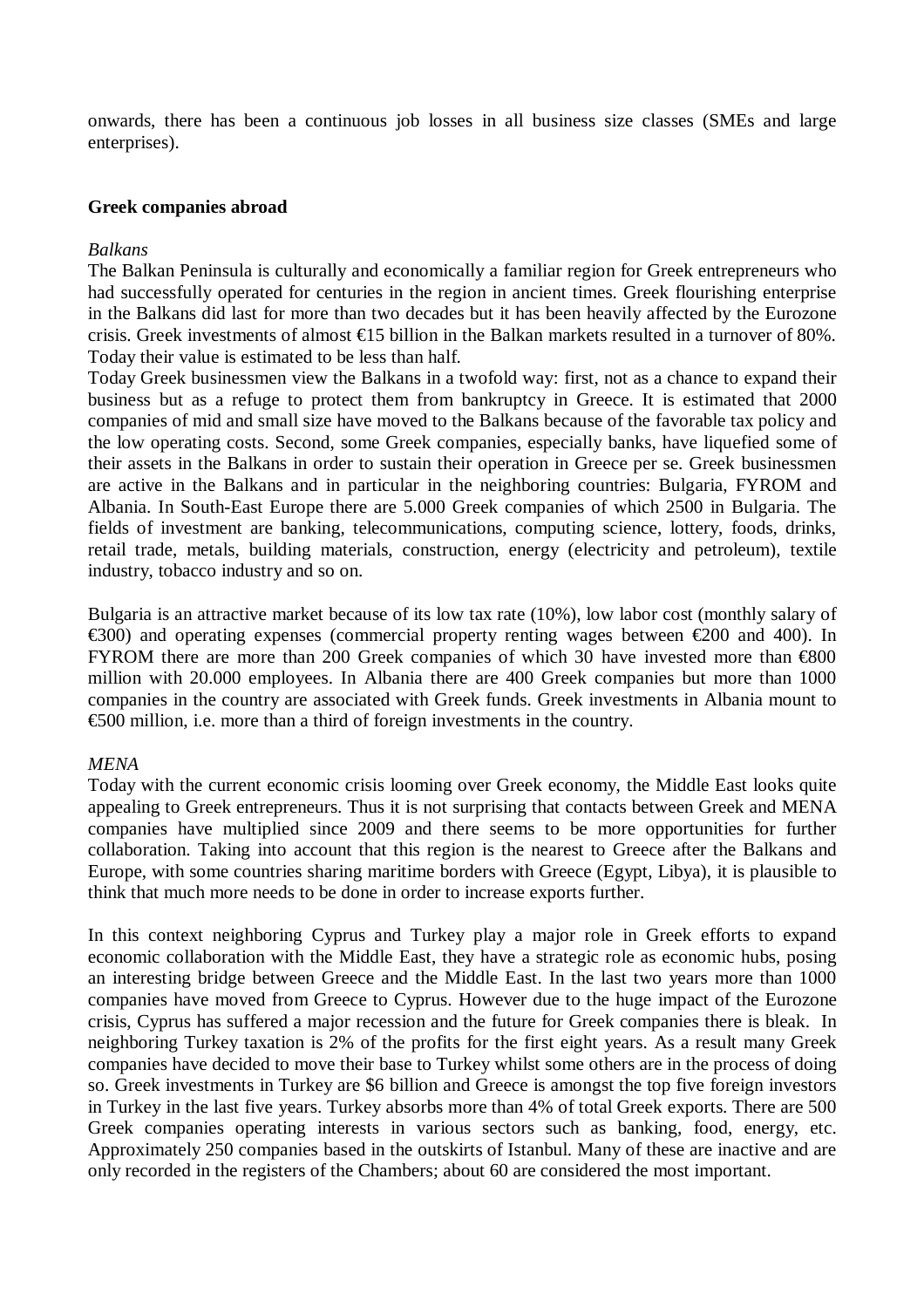The level of cooperation between Greece and the MENA countries is quite well developed, but there are significant prospects for further assistance. Lately there have been particular efforts by most of the MENA countries to lift existing restrictions and barriers to trade in goods, services and procedures for admission and establishment of foreign enterprises. Egypt is one of the most important Arab countries for Greek business interests, enjoying a Greek investment value of 700 million \$ U.S. Greek investments lie in the areas of paper industries, cement, petroleum, construction, food, paints and building materials, irrigation systems and aluminum, banking, property, marine and aviation training services and gaming.

More than 40 Greek interest companies operate in the UAE, without considering the very small companies like fur shops etc. Their activities involve technical construction, trade, shipping, production, computer programs, etc. Mainly three construction Greek companies (Actor, Athena Archirodon) have contracts to build roads, hospitals, bridges, wastewater treatment; there is also a strong presence of Greek shipping companies in the Emirate of Fujairah.

In Iraq, Israel, Lebanon, Kuwait, Bahrain, Oman, Yemen and Palestine Greek investments are limited or absent because of bureaucratic, administrative, customs and tariff restrictions, liquidity policy and the consequent political risk and poor security.

### **Conclusion**

In this point we can say that, the negative status of the Greek entrepreneurship is a result of the barriers met by Greek enterprises, during the start up phase and the daily operation of the enterprises. According to a research carried out by the World Bank (2008), about the ease of starting a business, Greece is the European country, among 20 others, where it is the most difficult to start a business. Business owners in Greece agree that the most important barriers they face are, tax rates, employment and insurance status, market psychology and bureaucracy. As we can notice, most barriers are related with the state. However, the policies that have been proposed by the IMF and applied in Greece so far, have increased tax rates, changed more than once the employment and insurance status, froze market psychology ( public and private sector wage cuts) and didn't lessen bureaucracy.

SMEs have a very significant role for the economic growth and innovation in Greece, meaning that the Greek government must support them with every mean possible. First of all, the government should aim at abolishing the barriers met by the Greek enterprises, which according to the Greek business owners are, tax rates, employment and insurance status, government bureaucracy, corruption, policy instability and market psychology. Many enterprises have cut wages and fired personnel in order to minimize costs and escape closure, but this is not enough, businesses themselves cannot change any of the barriers they face. There is an urgent need for the Greek government to proceed to some decisive measures, such as, minimization of the state bureaucracy and corruption, establishment of fair and effective employment, lowering of taxes, establishment of insurance laws and finally increases in wages (which in their tern will increase buying power). There is an urgent need for political and economic reform, in order to support SMEs' operation and secure their valuable contribution to economy. Very helpful would also be the formation of more public private of mixed ownership large enterprises, for boosting domestic productivity and employment.

More entrepreneurship would likely hasten a recovery. As Deutsche Bank's Antje Stobbe and Peter Pawlicki write, since Greece can't improve its competitiveness through external devaluation, it must focus on boosting productivity. GDP growth would help the country reduce its debt burden and return to a manageable public debt-to-GDP ratio. More entrepreneurship would create more jobs,